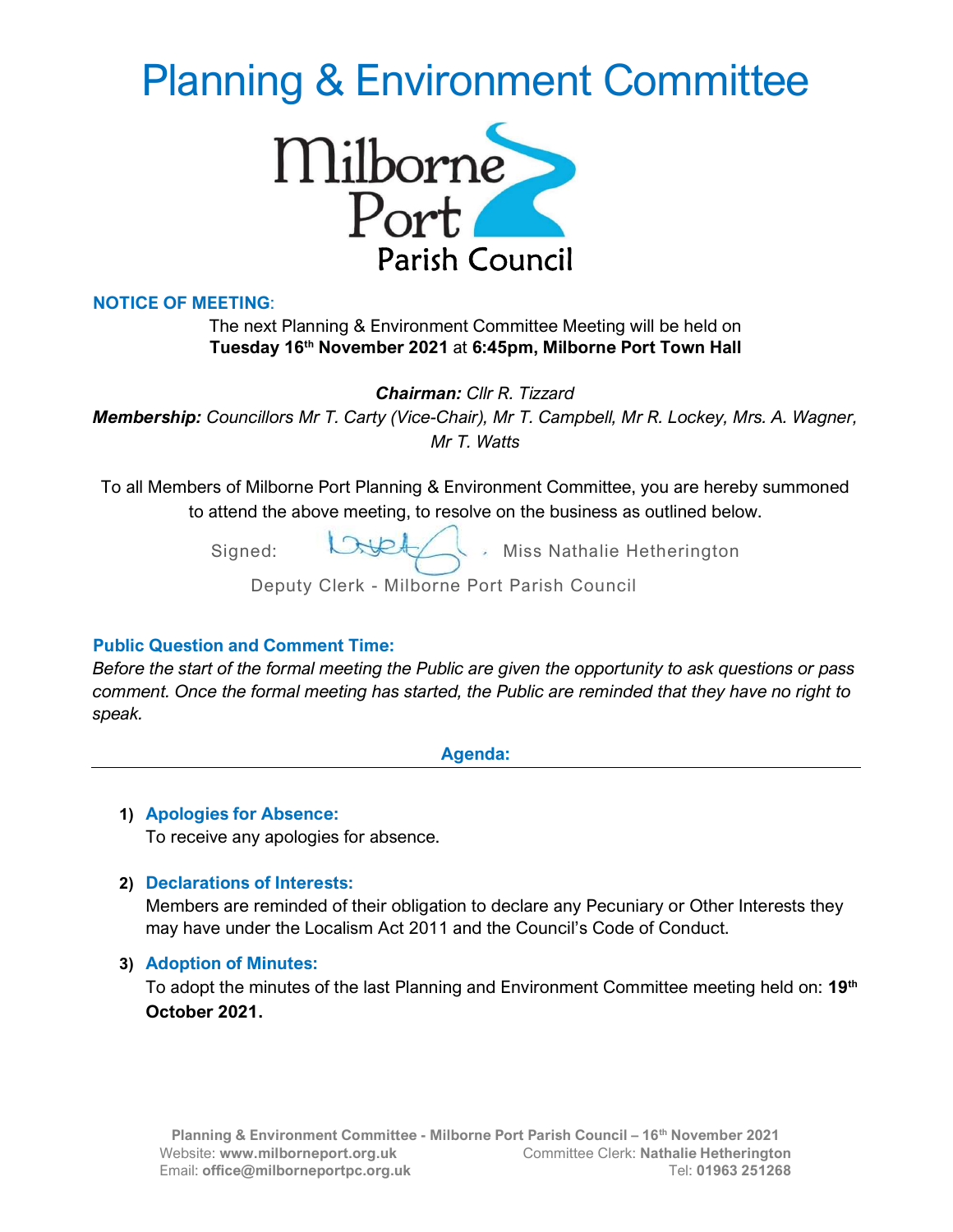4) Planning, Tree & Licensing Applications made to South Somerset District Council: To resolve the Parish Council's response to SSDC on any local planning or tree applications.

# None at the time of publication of this agenda.

## Update on previous applications

## Please Note:

- $\circ$  The Committee reserves the right to consider any applications received between the time the agenda was issued and the day of the meeting.
- $\circ$  The Parish Council is only consulted by SSDC on applications; the power to determine them rests with SSDC.
	- 5) Planning & Environment Committee Budget Update To receive the latest budget spending to date.
	- 6) Planning Application Response Policy draft (Committee Officer) To resolve to adopt the draft policy.

# 7) Pre-Application Consultations

To discuss/respond to any recent communications with residents/developers considering planning applications.

# 8) Response to Origin 3 on current Court Lane Proposals

To resolve on a response to Origin 3 regarding current concerns and with ideas for possible S106 funding projects.

# 9) Budget 2022/23: P&E Projects

Members to consider projects, and likely costings, for the committee to undertake from April 2022.

#### 10) New picnic benches at Gainsborough (Cllr. Carty)

Members to resolve on whether to use the Gainsborough playpark contingency funding to purchase up to £3000 worth of picnic benches made from recycled plastic.

#### 11)Street Naming and Numbering

Members to consider the request from SSDC re. the naming of new roads at the Redcliffe development, Wheathill Lane.